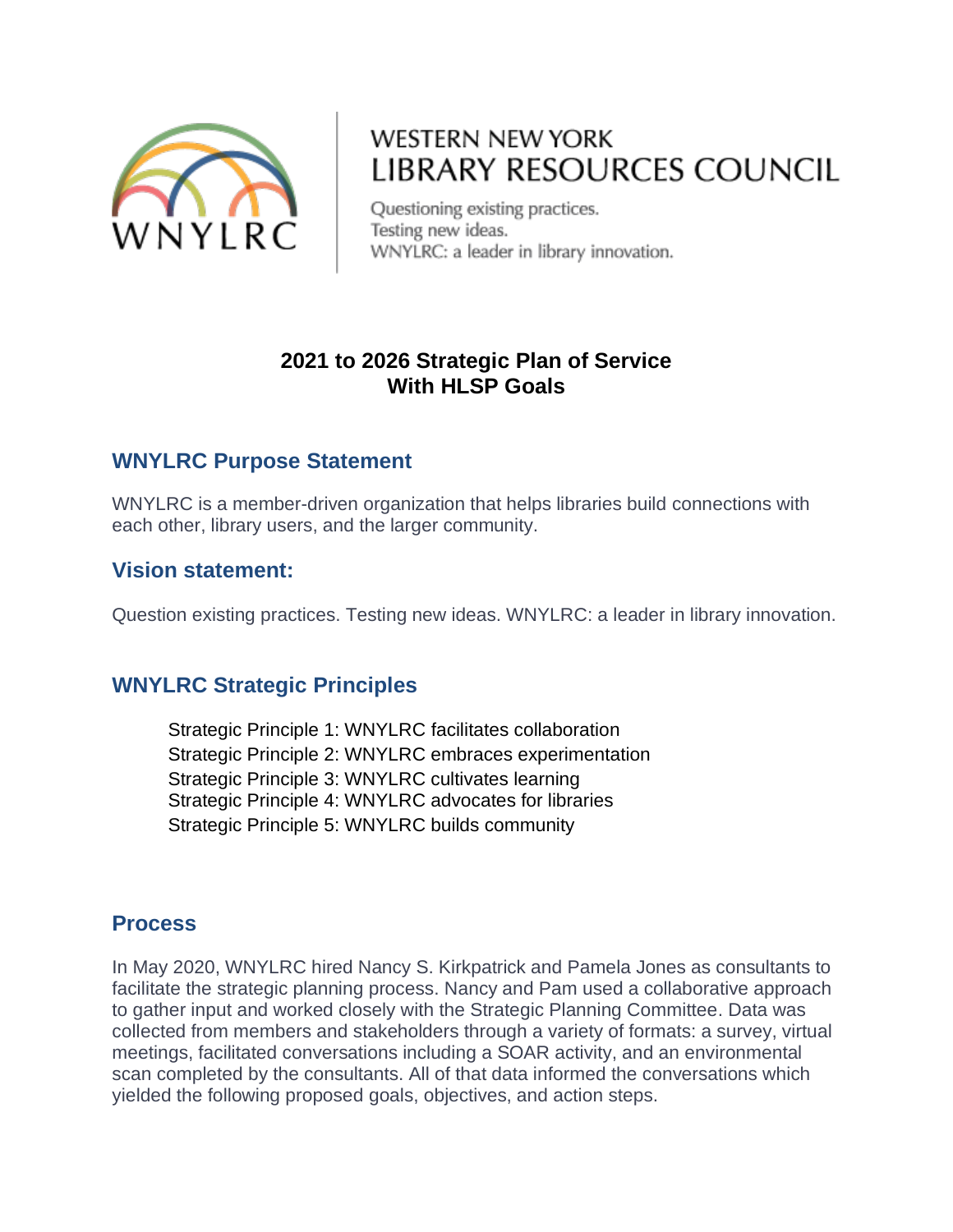# **Strategic Planning Committee**

Sheryl Knab, WNYLRC Tim Binga, Center for Inquiry Deb Chiarella, University at Buffalo Justin Cronise, ECC South Jan Dekoff, Chautauqua Cattaraugus Library System Lisa Erikson, Nioga Library System Dennis Galucki, Imagine Series Olivia Helfer, WNYLRC Heidi Julien, University at Buffalo Caitlin Kenney, WNYLRC Michelle LaVoie, Olean Public Library Charles Lyons, SUNY Buffalo State Dave Schoen, Niagara University Mandi Shepp, SUNY Fredonia Alicia Thompson, Erie 1 BOCES School Library System Heidi Ziemer, WNYLRC Nancy S. Kirkpatrick, consultant Pam Jones, consultant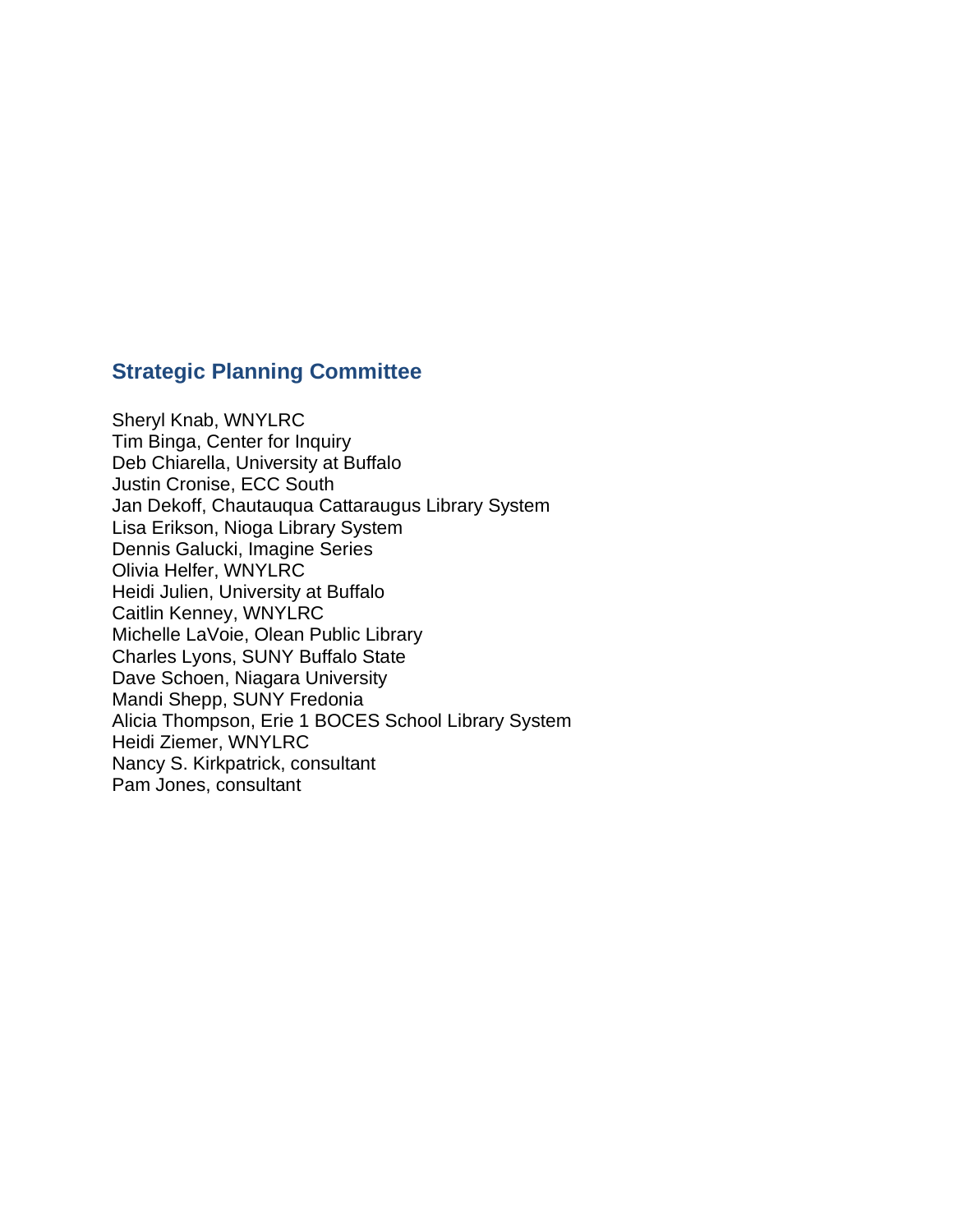### **Strategic Principle 1: WNYLRC facilitates collaboration.**

**Goal 1.1:** Explore cross-organization relationships to enhance programs and services.

Objective: Continue to develop relationships with library and non-library organizations and explore collaborative opportunities.

Objective: Continue to facilitate barrier free resource sharing through existing and future services such as AcademicShare and InfoPass.

Objective: Continue to facilitate CCDA grant applications so that Academic libraries receive their funding on a timely basis.

Objective: Academic libraries create an annual coordinated collection plan.

**Goal 1.2:** Foster a culture of diversity, equity, and inclusion in libraries across the region.

Objective: Create a task group/committee to foster diversity, equity, inclusion, accessibility, and anti-racism in libraries.

Action step: Offer workshops on these topics to generate discussion and actions to increase diversity in libraries.

Action step: Connect libraries and library systems to experts who can assist in the development of policies and actions to create inclusive work spaces and communities.

Objective: Infuse diversity, equity, inclusion, accessibility, and anti-racism best practices into WNYLRC operations.

Action step: Recognize demonstrated sustained member support of diversity, equity, inclusion, accessibility, and anti-racism efforts.

**Goal 1.3:** Expand resource sharing opportunities.

Objective: Explore options for creating cost-effective, user-centric tools that facilitate resource sharing both regionally and statewide.

Objective: Encourage members to join Empire Library Delivery (ELD) to increase the number of libraries and resources in ELD.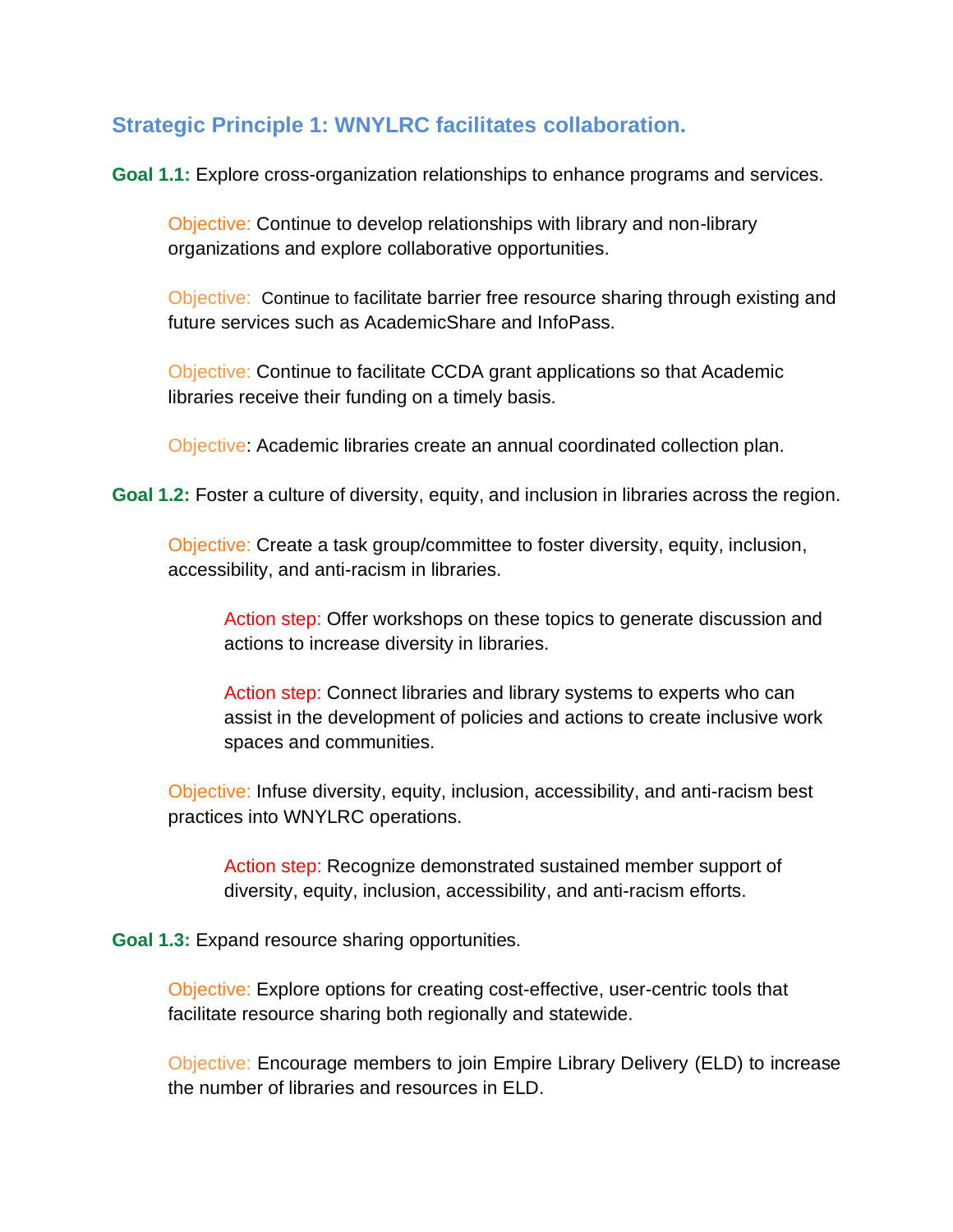**HLSP Goal 1.4:** Provide HLSP-participating hospitals (including library staff) and the wider WNYLRC community opportunities to network, communicate, and collaborate.

Objective: Establish and maintain partnerships between and among hospitals and the larger WNYLRC community and improve relationships among members.

Objective: Enable economy of scale through coordinated services.

Objective: Increase awareness of health information resources and services provided by the HLSP program through surveys, targeted marketing, and conversations with stakeholders.

### **Strategic Principle 2: WNYLRC embraces experimentation.**

**Goal 2.1:** Expand and improve expert advisory/user services.

Objective: Pilot human resources expert advisory program.

Objective: Explore development of additional expert advisory services.

**Goal 2.2:** Expand and improve digital platform services.

Objective: Continue to explore and develop the statewide cross-institutional open source institutional repository.

Objective: Continue to evaluate and improve current digital services for relevance and usage.

**Goal 2.3:** Explore digital equity initiatives.

Objective: Actively participate in coalition-building efforts.

Action step: Assess the needs and capacity of digital equity in the region.

Action step: Develop a plan to improve the current environment.

Objective: Support libraries and library systems in identifying and addressing digital equity challenges in their communities; including the areas of connectivity, devices, and digital knowledge building.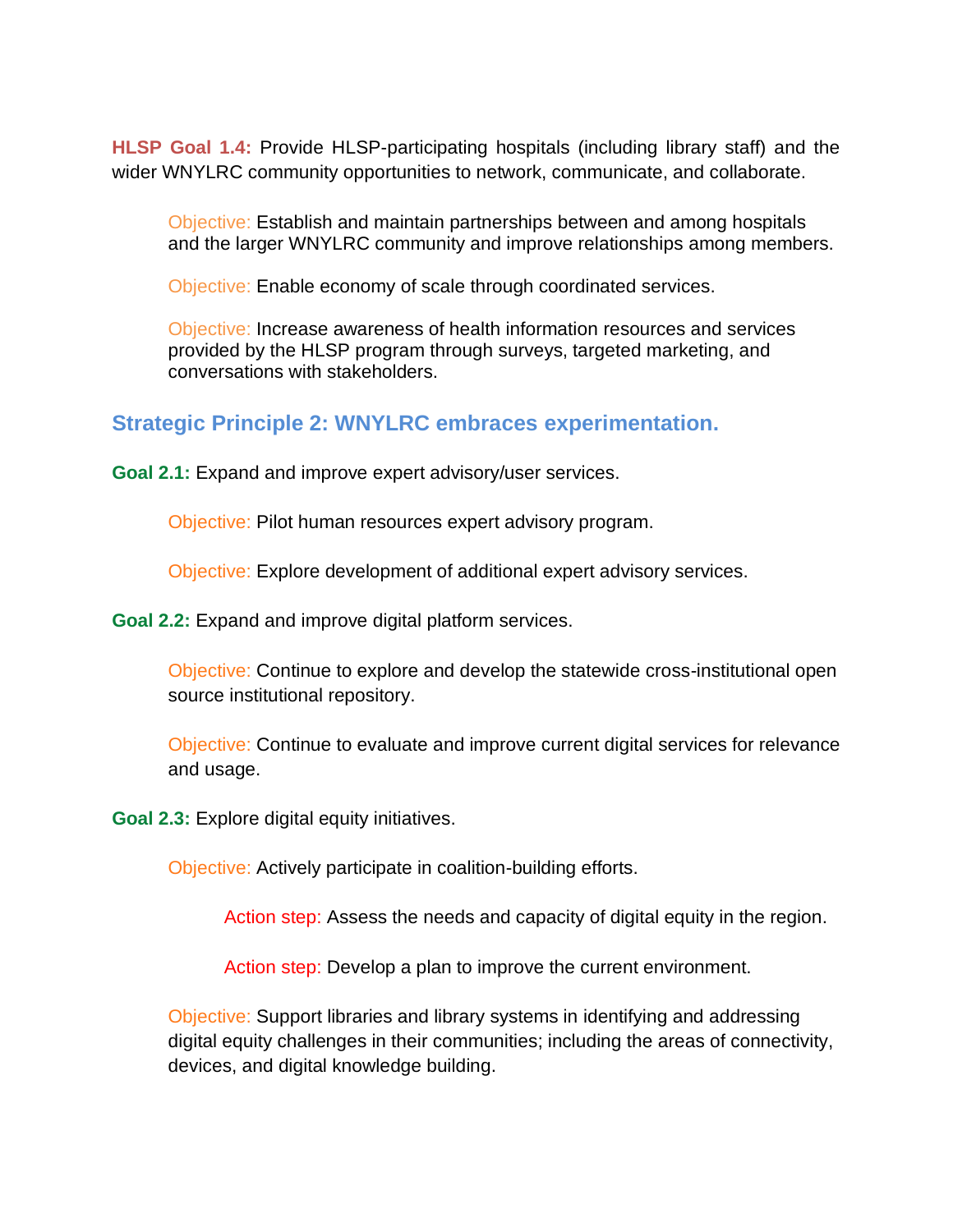**Goal 2.4:** Explore new initiatives with members through pilot testing.

Objective: Continue to provide Access and Innovation Grants to members.

Objective: Continue to work with committees to develop unique projects that address current and future member needs.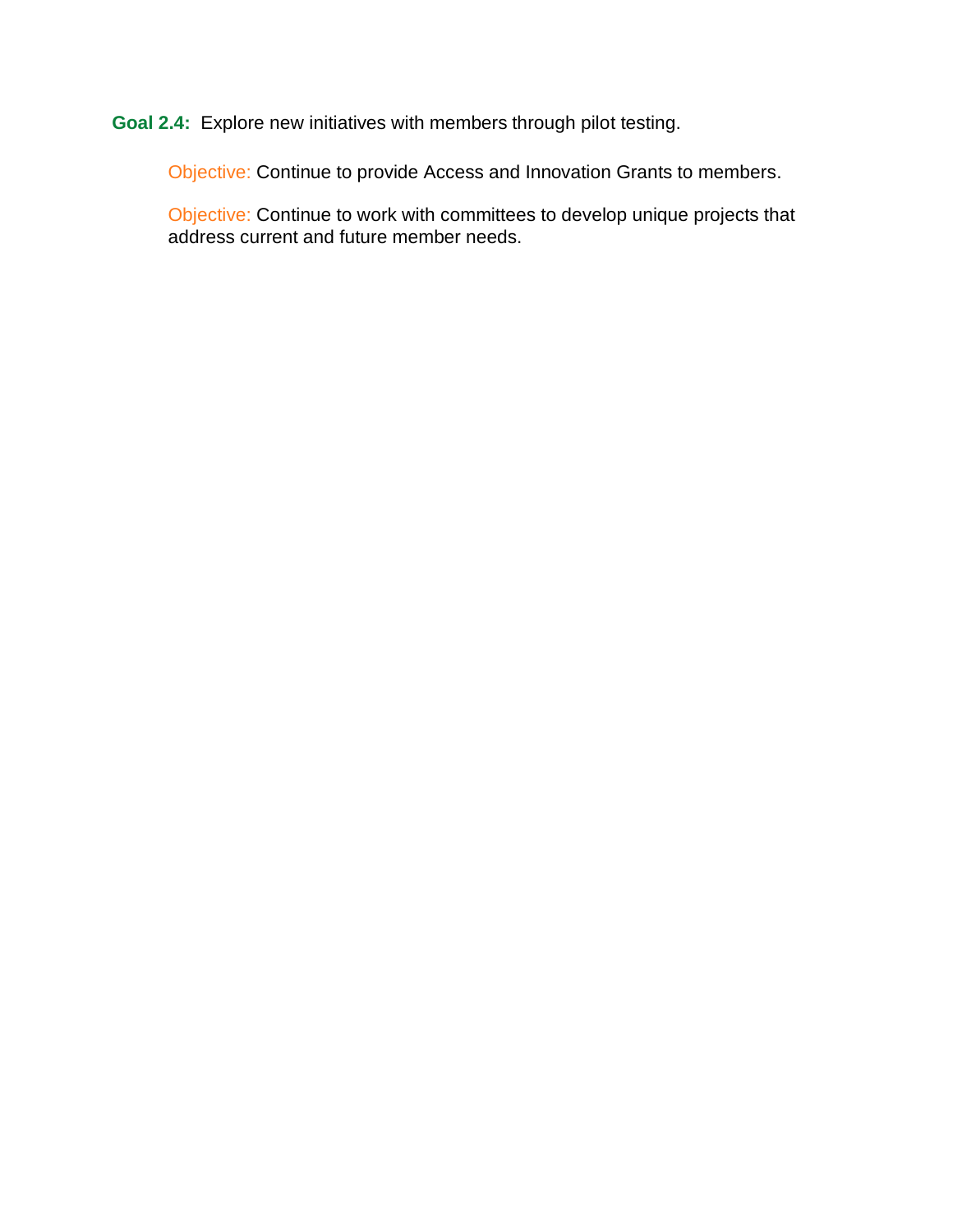### **Strategic Principle 3: WNYLRC cultivates learning.**

**Goal 3.1:** Provide professional development opportunities.

Objective: Help create and support professional development opportunities for all library staff and collaborative partners.

Objective: Help create and support professional development opportunities for LIS students.

**Goal 3.2:** Support professional development opportunities for WNYLRC staff growth and success.

Objective: Support staff to attend professional development opportunities in alignment with job priorities, strategic principles and professional and personal goals.

success.

**HLSP Goal 3**.**3:** Provide HLSP-participating hospitals and associated library staff access to expert assistance and guidance through consultations, services, and training regarding health information.

Objective: Ensure participating members access to expert, curated healthcare information from high-quality proprietary and publicly-available sources, (including library materials purchased through state grant funds).

Objective: Provide in-person and remote training on database use, assistance with searching, and addressing various information concerns.

Objective: Identify information needs by conducting reference interviews.

Objective: Respond to requests by performing librarian-mediated searches, retrieving and delivering relevant information, and referring inquiries to alternate resources as needed.

### **Strategic Principle 4: WNYLRC advocates for libraries.**

**Goal 4.1:** Advocate for library funding.

Objective: Help libraries and library systems develop relationships with funders.

Action step: Organize activities and events to raise awareness of all types of libraries and their funding issues.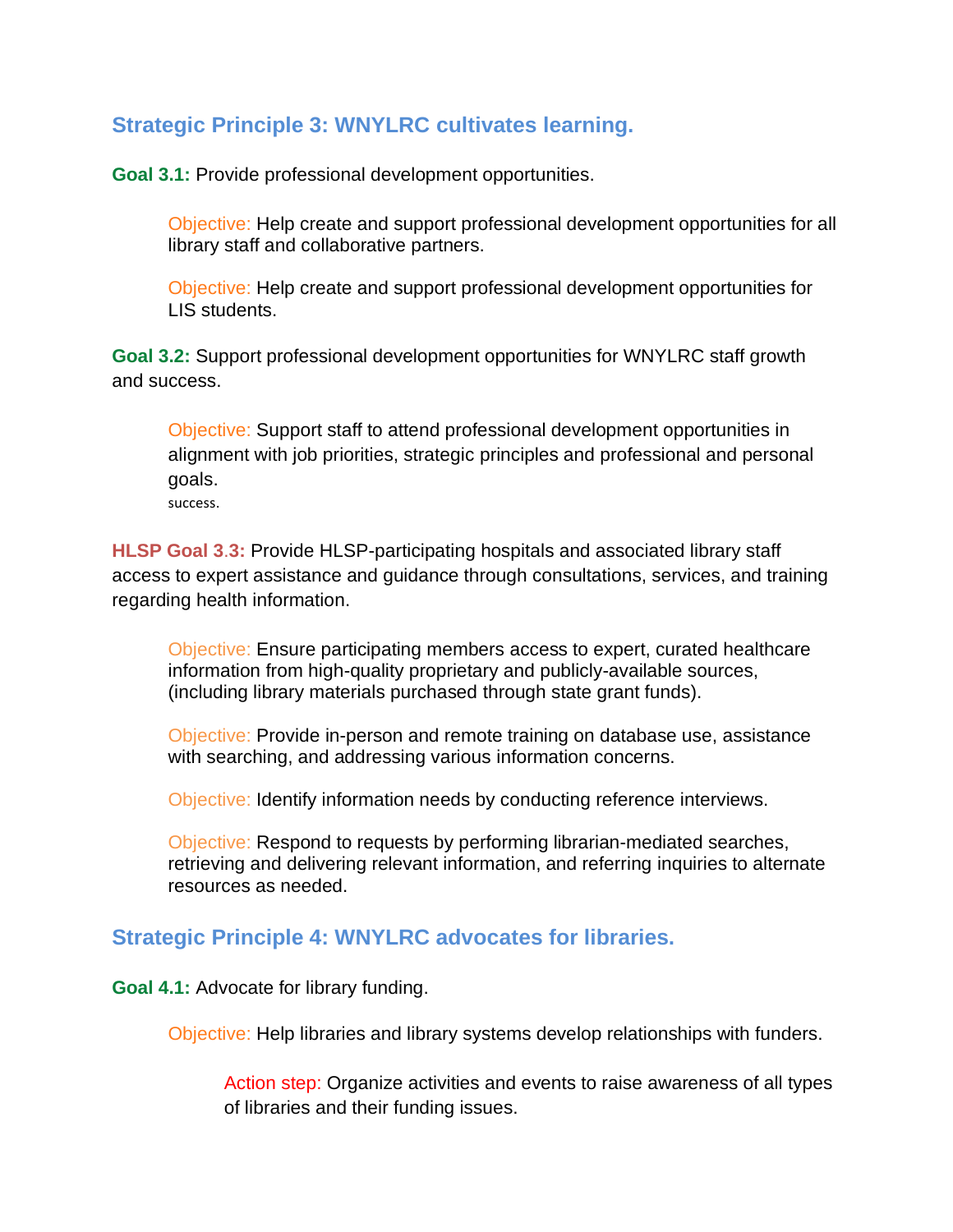Action step: Identify grant opportunities for members and support them in the application process.

Objective: Encourage and increase member participation in statewide advocacy efforts.

**Goal 4.2:** Promote the value of libraries.

Objective: Connect libraries and library systems with existing professional groups and programming that promote the value and relevance of libraries.

Objective: Articulate the relevance of libraries to funders, policy makers, and other outside organizations.

Objective: Encourage and support libraries and library systems to be reflective of and relevant to the communities they serve.

**Goal 4.3**: Promote librarianship as a profession and librarians as experts.

Objective: Develop a marketing and communication plan to elevate the profile of information professionals.

**Goal 4.4:** Elevate the roles of all people working in libraries.

Objective: Emphasize the importance of all library roles in successful library operations.

Action step: Develop events and training.

Action step: Provide opportunities for facilitated discussions.

#### **Strategic Principle 5: WNYLRC builds community.**

**Goal 5.1:** Ensure communication channels meet library and library system needs.

Objective: Explore using collaboration software to create a space where library and library system employees can ask for help, post/share ideas, and chat about ongoing issues in the field.

Objective: Explore ways to strengthen existing communication channels.

Objective: Help create and support networking opportunities for all library staff and collaborative partners.